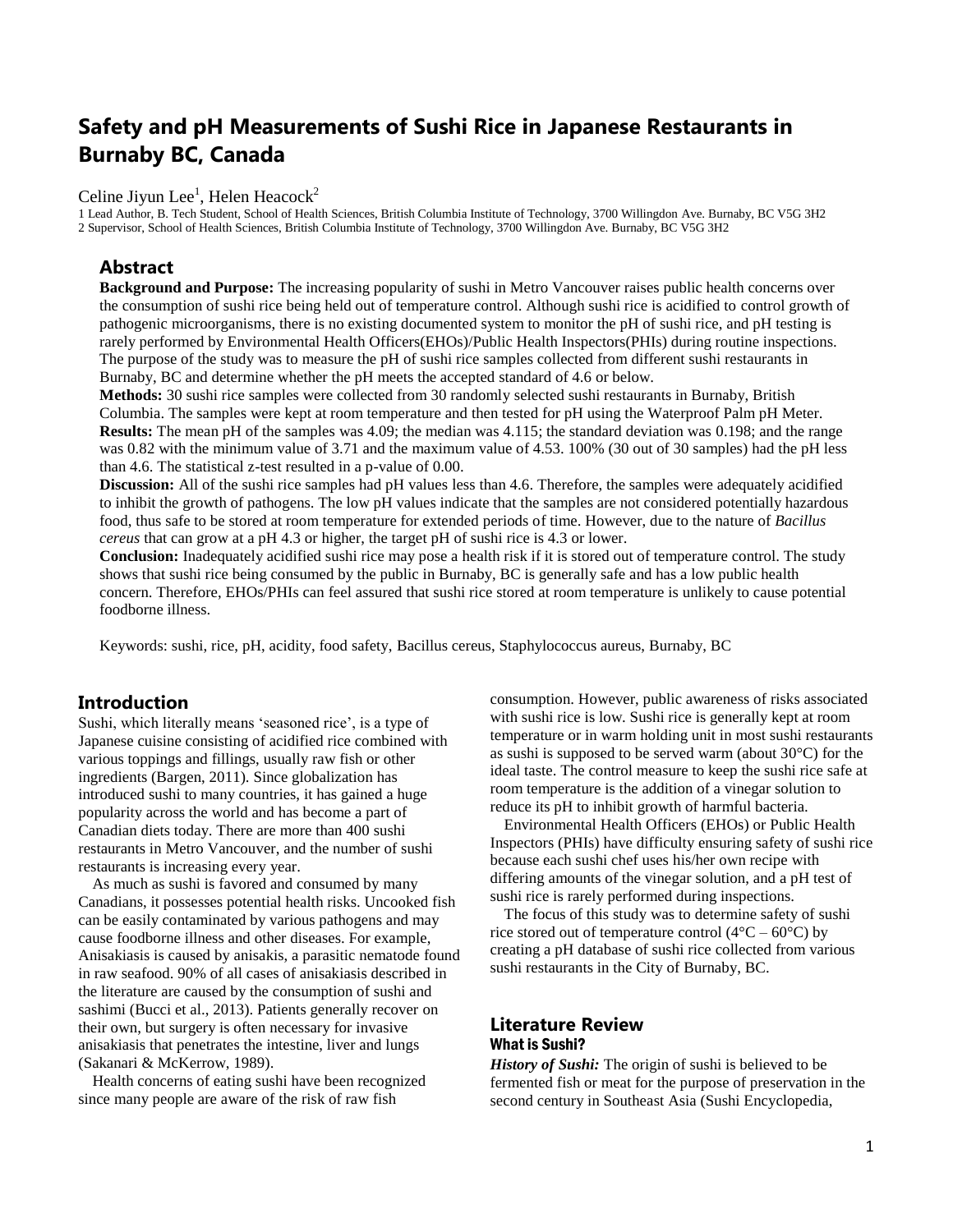2007). Later on, rice was used to speed up the fermentation process. In the sixteenth century, vinegar was beginning to be added to further reduce the preparation time. This type of sushi was preferred over the original one and became a delicacy in Japan. From this point onward, fermentation was not favored anymore, and a new type of sushi using only vinegar and cooked rice began to evolve. Sashimi (slices of raw fish) was consumed for centuries in Japan, but it was in the early 1880's when raw fish and rice were first combined. This acidified rice with raw fish is the sushi widely known to the world today. During 1970s, sushi was first introduced in North America as Japanese businesses started expanding to the U.S. (Sushi Encyclopedia, 2007).

*Types of Sushi:* There are two main types of sushi sold in Burnaby: *nigiri* sushi and *maki* sushi (Figure 1). Literally translated, *nigiri* means "hand-pressed". *Nigiri* sushi is small, oval shaped acidified rice with a firmly placed topping, such as slices of raw fish or other ingredients. *Maki* sushi is a cylindrical shaped roll consisting of acidified rice and fillings such as seafood, meat, and vegetables (Bargen, 2011).



 **Figure 1**. *Nigiri* (left) and *Maki* (right)

#### Factors Affecting the Growth and Survival of Microorganisms in Food

Cooked rice is a potentially hazardous food (PHF) (BCCDC, 2006). According to Food Premise Regulation, potentially hazardous food is food that is "capable of supporting the growth of disease-causing microorganisms or the production of toxins" (Food Premise Regulation BC, 1999). There are two types of factors that affect microbial growth on potentially hazardous food: intrinsic and extrinsic factors. Intrinsic factors include water activity (Aw), oxygen availability, acidity (pH), available nutrients, and presence and identity of natural microbial flora. Extrinsic factors include temperature, relative humidity, atmosphere composition and packaging (Forsythe, 2010). The factors which can be controlled to limit microbial growth in sushi rice include acidity (pH), water activity (Aw) and temperature.

*Water activity (Aw):* Water activity (Aw) is a measure of the available water content in a food sample. The Aw is calculated by the ratio of the water vapour pressure of the sample to that of pure water at the same temperature. Water activity ranges in value from 0.0 to 1.0. The Aw of pure water is 1.0 and the value decreases with the addition of solutes (Forsythe, 2010). Most microorganisms cannot survive in the environment where the Aw is lower than 0.86. Leung (2006) measured the Aw of sushi rice made by the recipe provided by SushiLink (2006). The Aw of the sushi

rice was 0.962 which is far above 0.86. This indicates that water activity does not play an important role in inhibiting growth of microorganisms in sushi rice.

*Temperature:* Temperature is one of the most important factors in safe food handling practices. Temperature values for microbial growth have a range with an optimum temperature for maximal growth. The temperature range between 4°C and 60°C (40°F and 140°F) is the Danger Zone where most bacteria grow (FoodSafe, 2006). If the temperature is greater than 60°C, most bacteria die. If the temperature is colder than 4°C, the bacteria stay alive but do not multiply rapidly. Storing sushi rice at room temperature for extended hours is clearly temperature abuse unless other factors such as pH are controlled to inhibit microbial growth. *Acidity (pH):* pH is a measure of acid concentration in a food sample with a range of 0 to 14 (Forsythe, 2010). The pH range for a microorganism, like the temperature range, has a minimum and a maximum value with an optimum pH. Generally, the optimum pH of most bacteria is 6.8-7.2, and they cannot survive at pH 4.6 or lower. The pH range of plain white rice is 6.0-6.7 which falls into the range of the optimum pH of most bacteria (Forsythe, 2010).

#### Pathogens Associated with Sushi Rice

Most microorganisms are killed during the rice cooking process. However, handling cooked rice is more important than the cooking process because cooked rice provides a good environment for pathogen growth. The primary pathogens of concern associated with cooked rice are *Bacillus cereus* and *Staphylococcus aureus*. In addition, sushi rice can be easily cross-contaminated by other pathogenic bacteria as well because sushi rice is always handled with sushi chef's bare hands that touch raw fish and other ingredients at the same time.

*Bacillus cereus: B. cereus* is a spore-forming bacterium which may cause foodborne illness (Labbe and Garcia, 2001). Among various *Bacillus* species found in a wide variety of foods, *B. cereus* is most commonly associated with foodborne illness outbreaks. *B. cereus* produces toxins that cause illness. There are two recognized types of *B. cereus* foodborne illness: diarrheal (watery diarrhea, abdominal cramps and pain) and emetic (nausea and vomiting) (Forsythe, 2010). Diarrheal type of *B. cereus* is associated with meats, milk, vegetables, and fish. *B. cereus*-producing emetic toxin is found in rice and starchy food products (Forsythe, 2010). Rice can be easily contaminated by *B. cereus* during growth, harvesting, processing and handling (Haque and Russell, 2005). The spores of *B. cereus* survive during boiling and frying rice and germinate when the environment is favorable for growth (Gilbert et al, 1974). Between 1973 and 1985, *B. cereus* caused 17.8% of the total bacterial food poisoning in Finland, 0.8% in Scotland, 0.7% in Japan and 2.2% in Canada (Kotiranta et al, 2000). Growth requirements of *B. cereus* are as follows (Forsythe, 2010):

Minimal water activity (Aw) is 0.930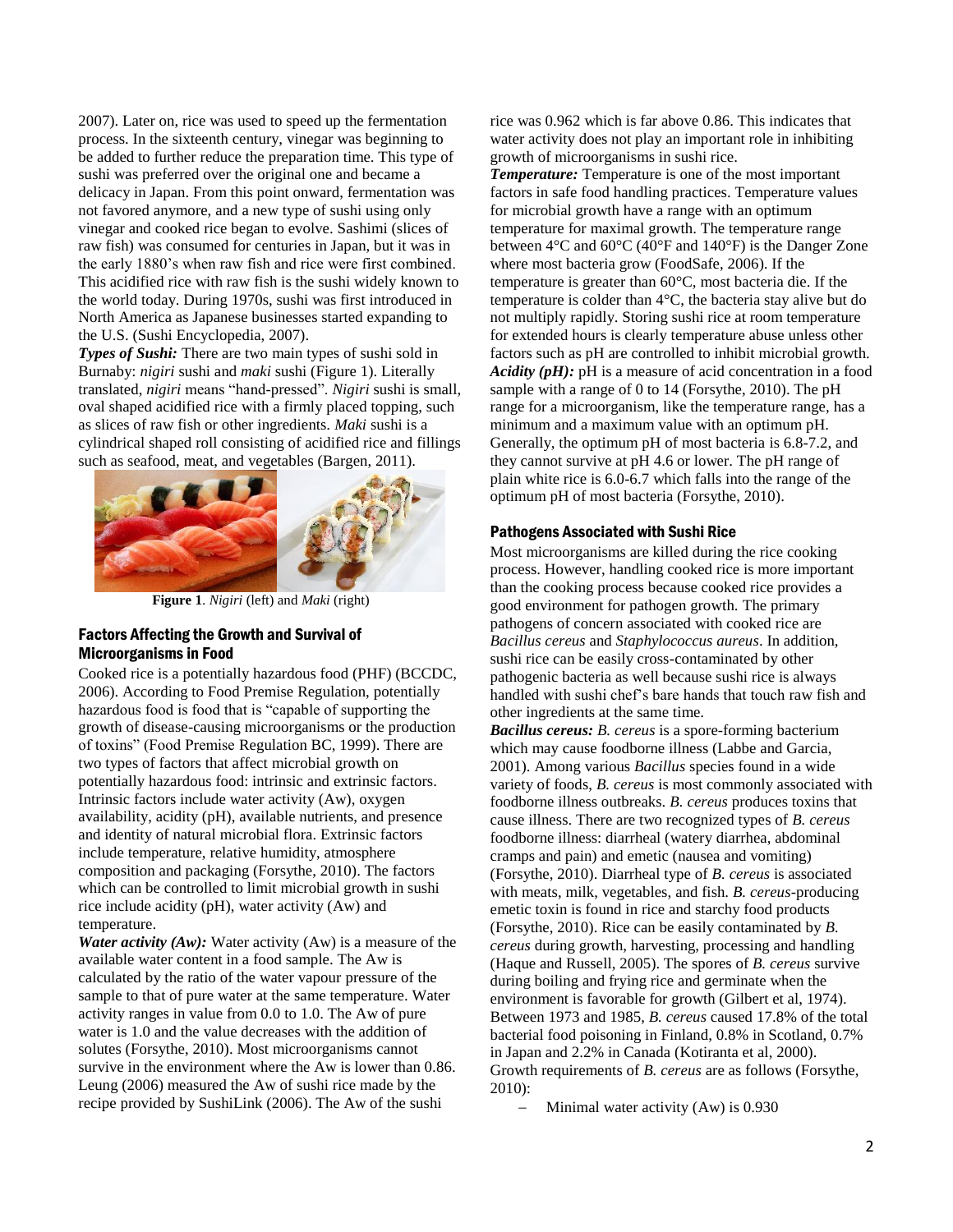- Temperature range is  $4^{\circ}$ C 52 $^{\circ}$ C
- $-$  pH range is 4.3-9.3

The minimum water activity of *B. cereus* is lower than the average Aw of sushi rice, meaning that sushi rice provides enough moisture to support growth of *B. cereus*. The minimum pH that *B. cereus* can multiply is 4.3, which is slightly lower than general minimum pH for inhibition of pathogens. This indicates that *B. cereus* may grow on sushi rice if the pH is higher than 4.3.

*Staphylococcus aureus: S. aureus* is a toxin-producing bacterium commonly found on the skin and in the noses and throats up to 25% of healthy people (CDC, 2006). Most of *S. aureus* foodborne illness cases are caused by poor hygiene of food handlers and improper food handling practices. Symptoms usually develop within 1 to 6 hours after consumption of the contaminated food. Infected individuals experience nausea, vomiting, abdominal cramps, and often diarrhea (Forsythe, 2010). Poor personal hygiene and inappropriate food handling techniques increase the chance of *S. aureus* transferred to sushi rice.

Growth requirements of *S. aureus* are as follows (Forsythe, 2010):

- Minimal water activity is 0.83
- $-$  pH range is  $4.0 10$
- Temperature range is  $7^{\circ}$ C 48 $^{\circ}$ C

*S. aureus* can grow in the environment with low water activity (minimum 0.83) and low pH (minimum 4.0). This again indicates that storing sushi rice at room temperature will support the growth of *S. aureus* and toxin production if the pH is higher than 4.0.

*Other potential pathogenic microorganisms:* Although *B. cereus* and *S. aureus* are the primary pathogens of concern, sushi rice possesses a high potential for cross-contamination by other pathogens as well since it involves considerable bare hand contact. *Escherichia coli* is one of the common pathogens known to have caused outbreaks associated with sushi restaurants.

*Escherichia coli* is commonly found in the digestive tract of all animals including humans. The presence of *E. coli* is used as an indicator of fecal contamination (Labbe and Garcia, 2001). Sushi handlers who have poor personal hygiene may transfer *E. coli* to sushi rice while making sushi with bare hands. Inadequate pH and temperature abuse will support *E. coli* growth and cause foodborne illness. It was found that the *E. coli* outbreak in Nevada was caused by poor food-handling practices and infected foodhandlers in sushi restaurants, resulting in 130 reported illnesses (Jain *et al*., 2008).

#### Sushi Rice Preparation

*Acidification of rice:* Rice is acidified by adding a vinegar solution to reduce its pH enough to inhibit microbial growth, especially *B. cereus* and *S. aureus*. The acetic acid in vinegar lowers the pH of the rice and acts as a bacterial inhibitor (Wilson, 2001). Acidified sushi rice is known to be safe at

room temperature for up to 8 hours (University of Florida, 2004).

*White Sushi Rice vs. Brown Sushi Rice:* Sushi rice is commonly made of white rice. Brown rice is not typically acidified due to the harder surface coating on the rice which limits penetration of acid solutions. Due to this reason, the cooked brown sushi rice must be stored under refrigeration at 4°C or below to reduce the chance of foodborne illness (University of Florida, 2004).

#### Legislation and Guidelines

BC Food Premise Regulation does not specify control measures for sushi rice. However, pursuant to section 14(2), "every operator of food premises must ensure that potentially hazardous food is stored or displayed at a temperature of not more than 4°C or not less than 60°C" (BC Food Premises Regulation, 1999). Acidified rice with pH 4.6 or less is not considered a potentially hazardous food as the pH will inhibit the growth of pathogens (University of Florida, 2004). This indicates that sushi rice should be refrigerated unless its pH is lower than 4.6.

BC Centre for Disease Control (BCCDC) released a sushi safety handout in 2010. It states that the pH of white sushi rice should be less than 4.6 to inhibit bacterial growth. Rice should be acidified as soon as it is cooked and discarded at the end of the day (BCCDC, 2010).

Health Authorities throughout North America have their own guidelines on sushi and sushi rice to ensure customer safety. For example, Alberta Health Services requires a written recipe for sushi rice with the amount of rice and acidification agent added to the rice (Alberta Health Services, 2011). In the County of San Bernardino, California, if sushi rice is to be held at between 4°C and 60°C, operators are required to submit a HACCP plan with a pH test result submitted from an accredited laboratory to the Health Authority. Operators also need to measure the pH of their sushi rice monthly using a pH test strip paper to ensure the pH is lower than 4.6 (Environmental Health Services, San Bernardino, 2008).

However, Health Authorities in Metro Vancouver – Vancouver Coastal Health and Fraser Health – do not currently have guidelines regarding sushi rice safety. EHOs/PHIs conduct inspections in sushi restaurants, but pH of sushi rice is rarely checked due to the semi-solid nature of rice that involves complicated on-site measurement or laboratory testing. This study will provide a good database for EHOs/PHIs to assess the general safety of sushi rice in Burnaby and will be a great tool to educate operators on the importance of pH control of sushi rice.

#### Relevant Previous Research on Sushi Rice

The key factors in testing safety of sushi rice are pH value and microbial analysis. Mundo *et al*. (2005) investigated how sushi rice formulation affects pH and water activity (Aw) of rice and inhibits growth of *Bacillus cereus*. Twelve different commercial sushi rice recipes were used and the formulation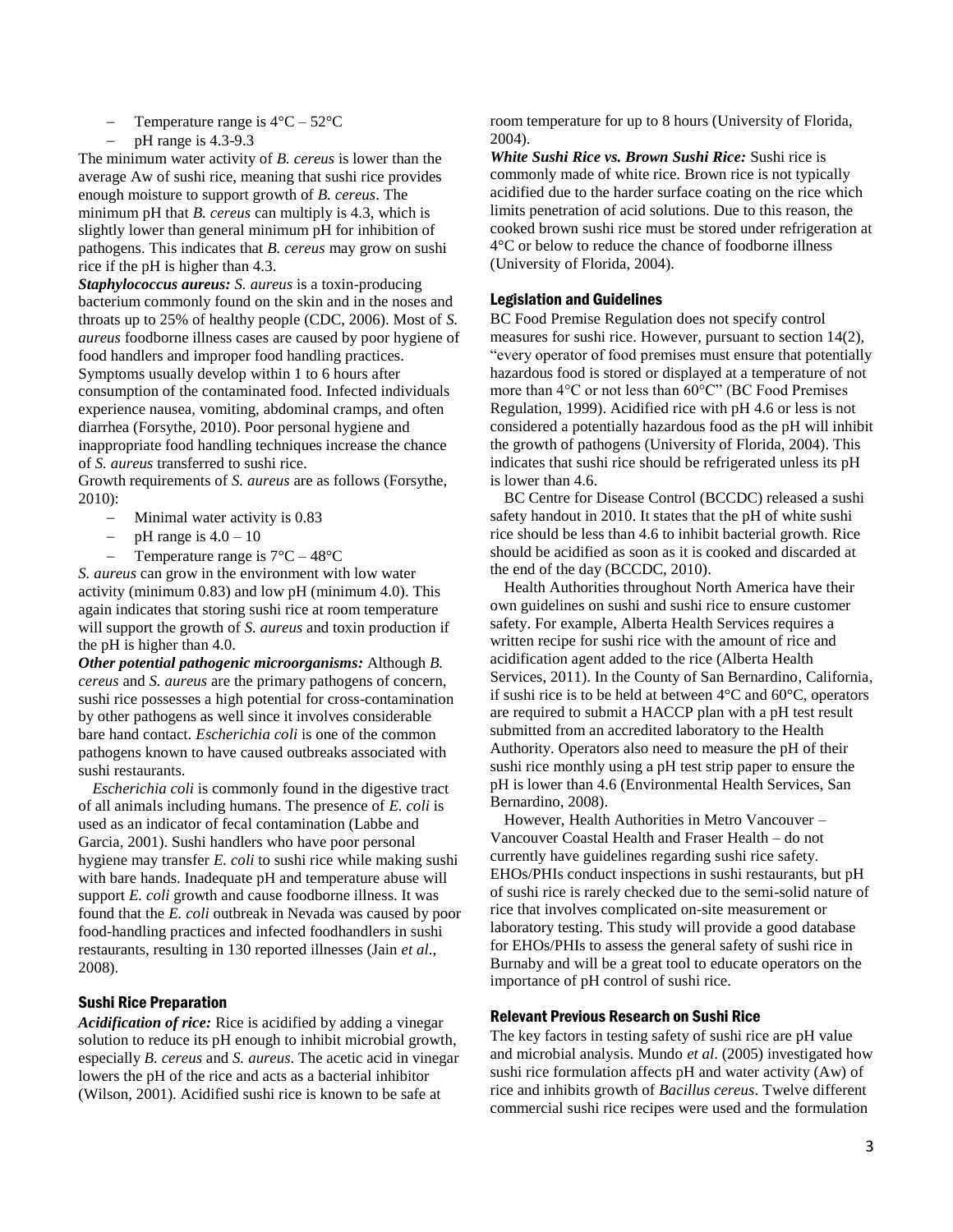mainly consists of vinegar, sugar and salt. The study results indicate that *B. cereus* growth is most significantly inhibited by pH (Mundo *et al.*, 2005). Hence, pH should be accurately measured and monitored to prevent growth of *B. cereus* in sushi rice.

Sushi rice with pH 4.6 or lower is known to be safe at room temperature for extended hours since it is not considered a potentially hazardous food any more. Leung (2006), a former BCIT Environmental Health student, conducted an experiment to investigate a correlation between total aerobic bacterial growth and the number of hours that the sushi rice is left at room temperature. The results show that bacterial counts increased in the first 3 hours and declined in the next 3 hours (Leung, 2006). Although the hump shape pattern in the third hour needs further investigation to be explained, the study could not find any health risk of storing sushi rice out of safe temperature zone for extended hours (up to six hours) as long as the pH of the sushi rice is less than 4.6. While Leung's study focused on biological analysis of sushi rice made for the experiments, this study focuses on pH of actual sushi rice samples being consumed by the public.

Some studies were conducted to investigate the chemical and biological quality of sushi rice that is actually served to the consumers. Sushi rice samples collected from 19 restaurants in Seattle were tested for pH and microbiological analysis (Adams et al, 1994). All of them had pH levels 4.6 or lower, and no fecal coliforms were detected. *Bacillus cereus* and *Staphylococcus aureus* were detected in the samples from 6 restaurants, but the levels were too low to be considered a public health concern (Adams et al, 1994).

A similar study was done by New South Wales Food Authority (2008) which conducted a survey of food handling practices and microbiological quality of sushi in Australia. Sushi rice samples were also collected to measure pH, water activity, and microbiological quality. It was found that the pH of sushi rice was rarely confirmed after acidification process, resulting in 15% of the samples with a greater pH than 4.6. Although the microbiological quality of samples was generally acceptable, low levels of *B. cereus* and *S. aureus* were detected in some samples, indicating a potential health risk if proper acidification does not take place (NSW Food Authority, 2008).

This study was based on the principle of the studies conducted in Seattle and Australia. However, microbiological analysis was not included in the study due to limited technical resources.

# **Purpose of the Research Project**

The purpose of this research project was to measure the pH of sushi rice samples collected from different sushi restaurants in Burnaby and determine whether the pH meets the satisfactory level  $-4.6$  or below  $-$  as suggested by BCCDC.

# **Methods and Materials**

The researcher visited 30 Japanese restaurants in the City of Burnaby and collected an acidified white sushi rice sample from each restaurant (Figure 2). The restaurants were randomly selected – every second sushi restaurant on Urbanspoon (2013). Collected samples were kept at room temperature, transported to the researcher's house and prepared for pH measurement. 15g of each sample was used. Due to the semi-solid nature of rice, each sample was ground using a mortar and pestle, and distilled water was added to obtain fluidity. Waterproof Palm pH Meter was calibrated with buffer solutions – 4.00 and 7.00. The pH of each sample was measured using the Waterproof Palm pH Meter (Model PH220A).

**Figure 2.** Map of Randomly Selected 30 Japanese Restaurants in Burnaby (Google Map, 2013)



### Reliability and Validity of Measures

*Accuracy of Equipment:* Waterproof Palm pH Meter was calibrated frequently to get the most accurate readings. The device itself provides accurate and reliable measurements if it is frequently calibrated and properly used. The manufacturer's instructions of Waterproof Palm pH Meter were strictly followed to increase accuracy of data collected. *Measurement Techniques:* In addition to the equipment, a good measurement technique is important to obtain accurate results. The same amount of the samples (15g) was used to measure the pH to minimize potential errors. Crosscontamination was prevented by thoroughly washing the electrode and other apparatus with distilled water after each use. The experiment was performed by only one researcher in a consistent fashion.

*External Environment:* Temperature as well as pH was recorded to ensure the sushi rice samples are held out of temperature control (4°C-60°C). The temperature was measured by the Waterproof Palm pH Meter.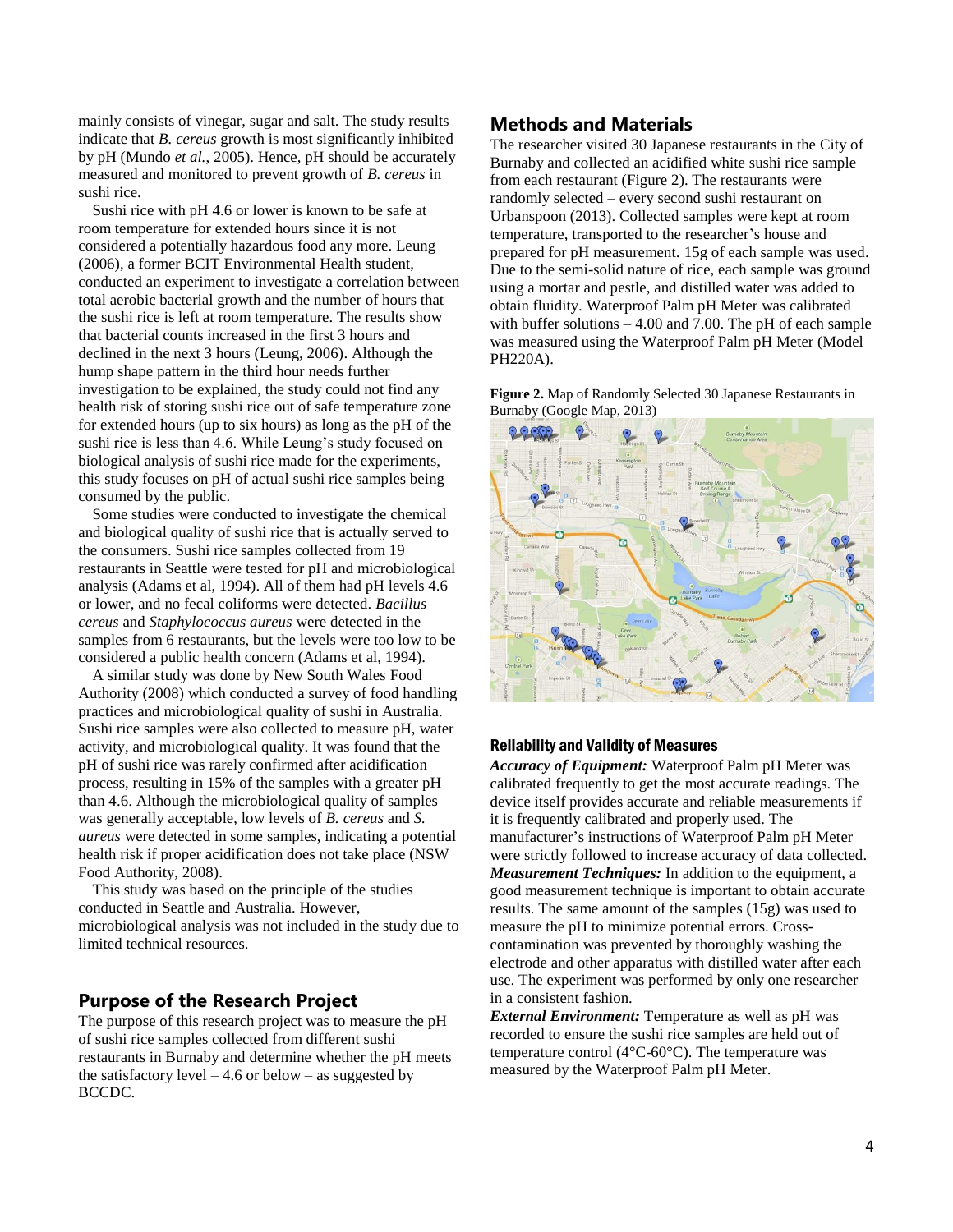#### Inclusion and Exclusion Criteria

Any acidified white rice stored out of temperature control in Japanese restaurants in Burnaby, BC is eligible for this experiment. Other food items, such as non-acidified rice, acidified brown rice, acidified white rice with other ingredients added, and refrigerated acidified white rice, were excluded from this study.

#### Pilot Study

A pilot study was conducted to examine feasibility of an approach and identify modifications needed in the design of the larger hypothesis testing study (Leon et al., 2011). 3 sushi rice samples were randomly collected from 3 different Japanese restaurants in Burnaby, and the pH of each sample was measured by the Waterproof Palm pH Meter. The results of the pilot study were evaluated to confirm that the materials, equipment and experimental procedure are capable of measuring pH of sushi rice samples.

### **Results**

The obtained pH data of 30 sushi rice samples underwent a statistical test to analyze statistical significance. The obtained data are numeric and continuous. Numeric continuous data is a measurement on a continuum, such as temperature and pH (Heacock & Sidhu, 2013a).

#### Inferential Statistics

Z-test was performed to compare the pH of the samples to pH 4.6, the maximum pH of sushi rice suggested by BC Centre of Disease Control (BCCDC, 2010). Z-test compares the mean of the population to a specific value (Heacock & Sidhu, 2013b). The hypotheses of this study are as follows:

Null hypothesis (Ho):  $\mu$  > 4.6

Alternative hypothesis (Ha):  $\mu \leq 4.6$ 

The null hypothesis predicts that the mean of the pH of sushi rice in Burnaby is greater than 4.6. The alternative hypothesis predicts that the mean of the pH data is equal or less than 4.6.

Probability,  $p = 0.05$  (or 5%), was used as a significance level to evaluate statistical significance. If  $p < 0.05$ , the researcher concludes that there is a significant difference between the mean of the data and the standard value, 4.6, and rejects the null hypothesis. If  $p \ge 0.05$ , the researcher concludes that the results are not statistically significant at the 5% level, thus does not reject the null hypothesis.

Microsoft Excel 2013 and NCSS 9 were used to conduct a statistical z-test. The obtained data was arranged in a table using MS Excel 2013 and then transferred to NCSS. Z-test is equivalent to 'One-Sample T-Test' in NCSS (Hintze, 2013). Instructions of running the z-test (or one-sample t-test) were provided in the NCSS manual (Hintze, 2013).

#### Collected Data

Table 1 refers to the pH values of sushi rice samples collected from 30 different Japanese restaurants in Burnaby. *Descriptive Statistics:* Descriptive statistics of the pH data were analyzed (Table 2). The results show that the mean of the samples is 4.09; the median is 4.115; the standard deviation is 0.198; and the range is 0.82 with the minimum value of 3.71 and the maximum value of 4.53. Among the 30 samples, no sample exceeded the pH 4.6.

*Statistical Results:* The results of the z-test (one-sample ttest) of the data were obtained. The p-value is  $0.000$  (p<0.05). The null hypothesis was rejected at  $\alpha$ =0.05. The power for the null hypothesis is 1.000 at both  $\alpha$ =0.05 and  $\alpha$ =0.01. The data is normally distributed according to Skewness, Kurtosis and Omnibus Normality tests.

*Interpretation:* The normally distributed data confirms that a parametric statistical test was appropriate. Since the p-value is 0.000, the null hypothesis was rejected at  $\alpha$ =0.05, and the researcher concluded that there is a statistically significant difference between the mean pH of the sushi rice samples collected and the standard value, 4.6. The alternative hypothesis was therefore not rejected, indicating that the pH of the sushi rice samples is less than 4.6.

|  | <b>Table 1.</b> pH values of the sushi rice samples collected from 30 |  |
|--|-----------------------------------------------------------------------|--|
|  | different Japanese restaurants in Burnaby                             |  |

| <b>Sample</b>   | <b>Restaurants</b>     | pН   | Temp (°C) |
|-----------------|------------------------|------|-----------|
| $\mathbf{1}$    | Kilala Sushi           | 3.83 | 19.5      |
| $\overline{c}$  | Kokoro Sushi           | 3.82 | 21.2      |
| $\overline{3}$  | Sushi S                | 3.8  | 21.8      |
| $\overline{4}$  | Yo Sushi               | 3.71 | 21.1      |
| $\overline{5}$  | Sushi Town             | 3.8  | 22.9      |
| $\overline{6}$  | Osaka Sushi            | 3.91 | 23        |
| 7               | Hong Sushi             | 3.92 | 21.9      |
| 8               | <b>Black Dragon</b>    | 4.09 | 21        |
| $\overline{9}$  | Nao Sushi              | 4.04 | 20.9      |
| 10              | Fresh Box Sushi        | 4.16 | 21.8      |
| 11              | Narita Sushi           | 3.86 | 20.7      |
| 12              | Sushi Garden Metrotown | 4.28 | 21.2      |
| 13              | Tang Tang Sushi        | 4.24 | 21.4      |
| 14              | Osaka Island           | 4.07 | 22.3      |
| $\overline{15}$ | Kamamarui              | 4.48 | 22.6      |
| 16              | Sushi Garden Brentwood | 4.24 | 23        |
| 17              | Asakusa Sushi          | 4.09 | 22.6      |
| 18              | Yakko                  | 4.19 | 22.8      |
| 19              | Akira                  | 4.36 | 21.9      |
| 20              | Sushi &                | 4.05 | 22        |
| 21              | Gaya Sushi             | 4.15 | 22.2      |
| 22              | Kato Sushi             | 4.18 | 22.4      |
| 23              | Sushi Gen              | 4.02 | 22.1      |
| 24              | LA Sushi               | 4.23 | 21.9      |
| $\overline{25}$ | Sushi California       | 4.53 | 22        |
| 26              | Okoman Sushi           | 4.16 | 22.4      |
| 27              | Kita Sushi             | 4.19 | 22.7      |
| 28              | Sushi Oyama            | 4.14 | 22.8      |
| 29              | Little Toko's Sushi    | 4.11 | 22.5      |
| 30              | Sushi Kaku             | 4.12 | 22.6      |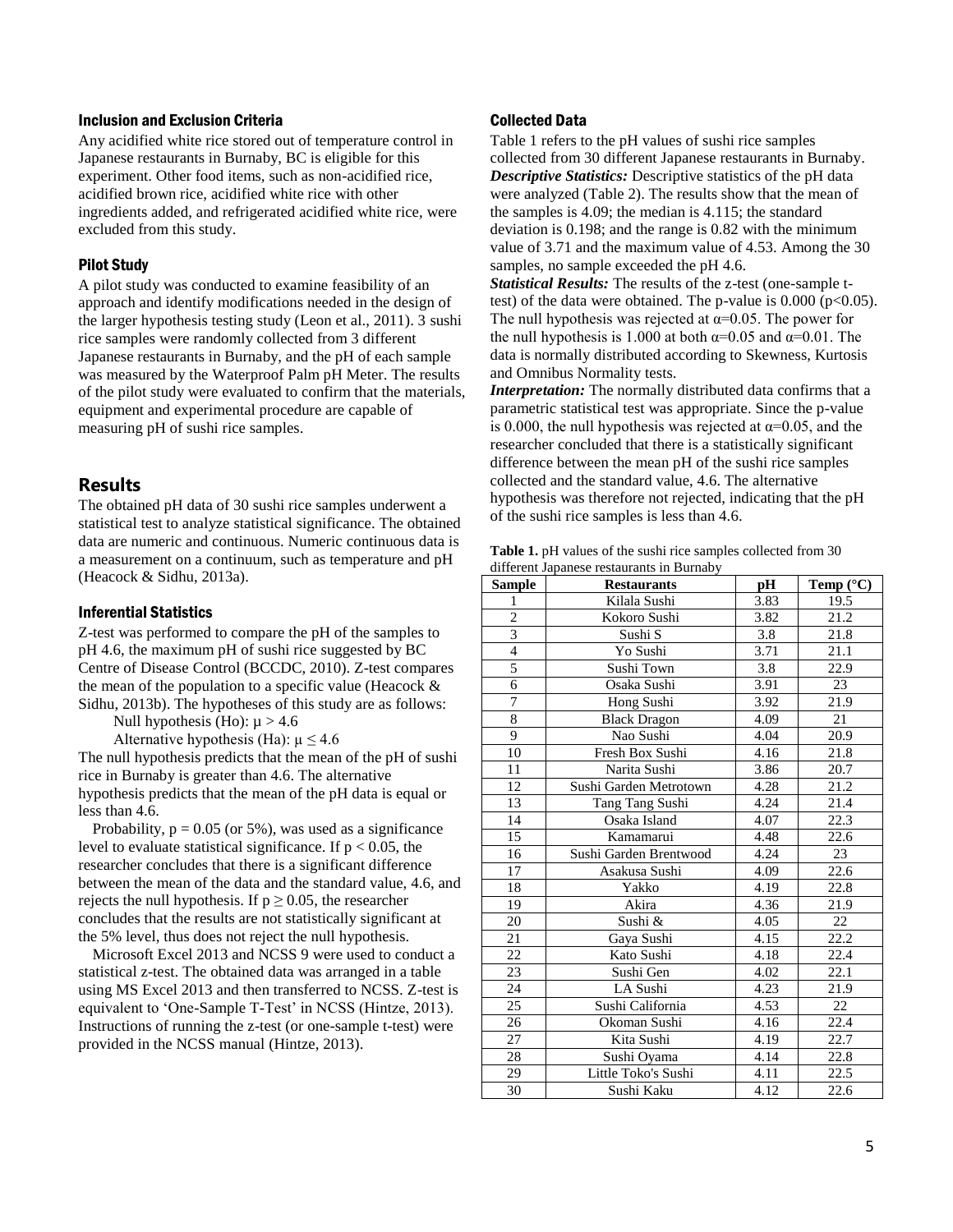| <b>Table 2.</b> Descriptive Statistics of pH of the sushi rice samples |  |
|------------------------------------------------------------------------|--|
|------------------------------------------------------------------------|--|

| Mean                      | 4.09  |
|---------------------------|-------|
| Median                    | 4.115 |
| Mode                      | 3.8   |
| <b>Standard Deviation</b> | 0.198 |
| Range                     | 0.82  |
| Minimum                   | 3.71  |
| Maximum                   | 4.53  |
| Count                     | 30    |

Calculated by Microsoft Excel 2013 (MS Excel, 2013)

# **Discussion**

A common method carried out by EHOs/PHIs to ensure the safety of sushi rice is to educate operators to discard temperature-abused sushi rice after 2 hours since it has been made. Generally, potentially hazardous food is considered safe if it is consumed in 2 hours because it does not allow sufficient time for the pathogenic growth that causes foodborne illness. If sushi rice has pH 4.6 or below, then it is safe to be stored at room temperature for up to 8 hours (University of Florida, 2004).

As of December 2013, 56 Japanese restaurants are operating in Burnaby. The 30 collected samples represent about 57% of the total restaurants. The average pH value of the samples was 4.09, ranged from 3.71 to 4.53. The fact that all of the samples randomly collected for the experiment had the pH value less than 4.6 indicates that the samples were sufficiently acidified to inhibit the growth of pathogens, especially *Bacillus cereus* and *Staphylococcus aureus*, at the temperature above 4°C. In other words, the sushi rice samples were not considered potentially hazardous food, thus safe to be stored out of temperature control for extended hours. The pH values are slightly lower than the values from other previous research that identified some samples with the unacceptable pH values. The study conducted in Australia by NSW Food Authority showed that 15% of sushi rice samples had a pH value greater than 4.6, having an average pH of 5.3 and a maximum level of 6.8 (NSW Food Authority, 2008). A similar study conducted in Seattle had an average pH value of 4.3, ranged from 3.9 to 4.6 (Adams et al., 1994). In another study reported by a former BCIT student, Leung (2006) used a commercial sushi rice recipe to make sushi rice, and the pH was found to be 4.2, which is greater than the average pH value of the sushi rice samples collected in Burnaby. 23 out of 30 samples had a pH of less than 4.2. Therefore, the researcher is confident to conclude that sushi rice being consumed by the public in Burnaby is generally safe as all of the samples met the standard value of 4.6 or less as suggested by BCCDC.

However, the standard pH value of 4.6 to determine whether a food is a potentially hazardous food or not does not completely eliminate the possibility of all pathogenic growth. The pathogens of concern with sushi rice, such as *B. cererus* and *S. aureus*, can grow in a wide range of pH. The minimum pH that *B. cereus* can grow is 4.3 (Forsythe, 2010). This means that *B. cereus* may slowly grow in high-acid environment even if the pH is less than 4.6. Improper cooling of cooked rice prior to acidification provides the environment for the growth of *B. cereus*. 3 samples of sushi rice in this study had the pH greater than 4.3. Although the pH of all of the three samples was less than 4.6, both *B. cereus* and *S. aureus* may still potentially grow. *S. aureus* may grow when the pH is 4.0 or higher (Forsythe, 2010). 22 samples out of 30 had pH of 4.0 or greater. This indicates that the majority of the samples may allow the growth of *S. aureus* at room temperature. Considerable bare hand contact when handling sushi rice and poor hygiene of food handlers increase the chance of introducing *S. aureus* to sushi rice. However, the risk can be reduced by frequent and proper hand washing and proper food handling techniques.

Food is preserved by various controlling techniques that limit microbial growth. Hurdle technology is a common method to preserve food by using multiple techniques simultaneously to increase the overall effectiveness (Leistner & Gorris, 1995). For example, a food product is acidified to lower the pH and then refrigerated to inhibit microbial growth. However, the only control measure for sushi rice is acidification. High water activity (Aw) of sushi rice and temperature abuse provides an optimal environment for microbial growth. This emphasizes the importance of adequate acidification of sushi rice as there is no other hurdle. In this case, the pH value greater than 4.3 may not be sufficient to limit the growth of *B. cereus* even if it is less than the standard value of 4.6.

*B. cereus* is commonly associated with cooked rice. It produces spores that may not be destroyed by cooking. The spores will germinate when the conditions are met, and the germinated *B. cereus* will start to multiply (Labbe and Garcia, 2001). Considering the notable foodborne illness history of *B. cereus*, the safe limit of pH of sushi rice should be 4.3 or less. This means that the three samples with the pH greater than 4.3 need further acidification to lower the pH in order to ensure the safety of the sushi rice.

It is important to note that other ingredients of sushi affect the overall pH of the finished sushi. Even with a low pH of sushi rice, other ingredients may increase the total pH of the sushi products. For example, the ingredients of a California roll, such as avocado, cucumber and imitation crab meat, have a pH greater than acidified sushi rice (US FDA, 2008), increasing overall pH. This indicates that sushi products – *maki* and *nigiri* – are potentially hazardous food once made, and therefore should not be stored at room temperature.

# **Limitations**

The measured pH value of each sushi rice sample may not accurately represent the pH of the whole batch of sushi rice. Vinegar solution may have had not been distributed evenly to the cooked rice, resulting in inaccurate reading. In addition, only 15g of each sample was used once to measure the pH in this study. Taking multiple samples from each sample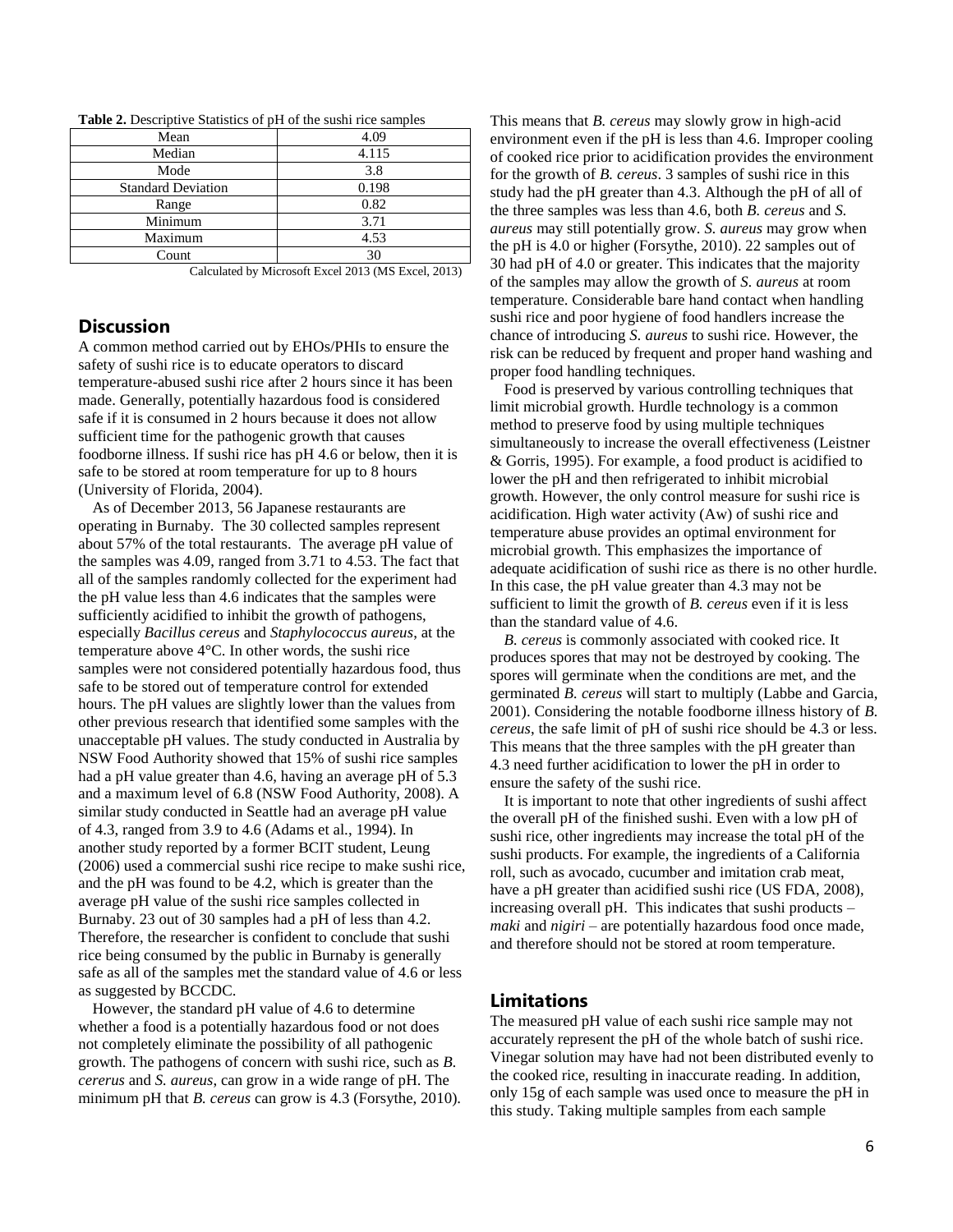collected will increase the accuracy of the pH values and decrease potential errors.

Furthermore, although the sample size is large and represents greater than 50% of the total Japanese restaurants in Burnaby, there is a possibility that one or more restaurants which were not part of this study may have inadequately acidified sushi rice. Any batch of inadequately acidified sushi rice provides the opportunity and conditions for pathogens to grow and may cause foodborne illness. Also, it is difficult to ensure the consistency of the amounts of vinegar added to acidify rice. Food handlers may not follow their recipe and add different amounts of vinegar solution when they prepare sushi rice. Lastly, the periods of time that the sushi rice samples were held out of temperature control vary because it was not possible to track the exact time when the fresh rice was cooked and when the rice was acidified.

# **Recommendations**

The existing guidelines of Fraser Health and Vancouver Coastal Health do not specify sushi rice safety. A mandatory pH testing from an accredited laboratory is recommended as part of a food safety plan to ensure the safety of sushi rice. Operators also need to monitor the pH of the sushi rice on a regular basis in order to reduce the health risk associated with inadequately acidified sushi rice. pH monitoring devices, such as pH test strips and a digital pH meter, should be available on-site. The pH of sushi rice should meet the standard value of 4.6 or less. However, target pH is 4.3 or less to completely inhibit potential growth of *B. cereus*. EHOs/PHIs should ensure that operators understand the public health significance of the pH of sushi rice and maintain proper handling techniques to prevent cross contamination. During routine inspections, it is recommended that EHOs/PHIs carry pH test strips or a pH meter to check the pH of sushi rice.

Acidified white rice with a pH less than 4.6 is not considered a potentially hazardous food, thus can be stored at room temperature for extended hours. Acidification should take place as soon as the rice is cooked (BCCDC, 2010). Rice should be made fresh daily and discarded at the end of the day. Acidified brown rice should be stored under refrigeration temperature below 4°C (BCCDC, 2010).

# **Future Research**

- 1.Microbiological analysis of sushi rice is recommended along with a pH test to monitor growth of some potential pathogens, such as *Bacillus cereus* and *Staphylococcus aureus*.
- 2.Conduct a similar study for other cities in Metro Vancouver to assess general safety of sushi rice being consumed by the public.
- 3.Measure the pH of sushi rice over time to monitor a potential association between pH value and time.

4. Develop simple pH testing equipment that enables EHOs/PHIs and operators to measure more accurate pH of sushi rice on-site.

### **Conclusion**

Sushi rice is commonly stored at room temperature or in a warm holding unit for the ideal warm taste. However, inadequately acidified sushi rice may pose a health risk if it is stored out of temperature control. The study results show that sushi rice being consumed by the public in Burnaby, BC is generally safe with the pH below 4.6 and therefore has a low public health concern. However, due to lack of other control measures and the nature of *B. cereus* which may grow in a low pH environment, it is recommended that pH of sushi rice is 4.3 or lower.

### **Acknowledgements**

The authors thank the British Columbia Institute of Technology - Environmental Health for supporting this research.

## **Competing Interest**

The authors declare that they have no competing interests.

#### **References**

- Adams, A.M., Leja, L.L., Jinneman, K., Beeh, J., Yuen, G.A., & Wekell, M.M. (1994). Anisakid Parasites, Staphylococcus aureus and Bacillus cereus in Sushi and Sashimi from Seattle Area Restaurants. *Journal of Food Protection. 57*(4). Pp. 311-317(7)
- Alberta Health Services. (2011). Guidelines for the Preparation of Sushi Products*.* Retrieved from http://www.albertahealthservices.ca/EnvironmentalHealth/wf-ehguidelines-for-sushi-prep.pdf
- Bargen, V. (2011). Sushi: the edible art from Japan. *Hinnerk Restaurant Business.* 110(6). p. 46-47.
- BC Centre for Disease Control. (2006). Food safety guidelines for soup kitchens. Retrieved from http://www.bccdc.ca/NR/rdonlyres/5C3B59A0-5873-4DE6- AC05-B00627C5994/0/SoupKitchenGuide.pdf
- BC Center of Disease Control. (2010). Sushi Safety. Retrieved from http://www.bccdc.ca/NR/rdonlyres/6D69540B-61B9-4FBD-AD87-C9F954618219/0/SushiHandout\_Dec2010.pdf
- Bucci, C., Gallotta, S., Morra, I., Fortunato, A., Ciacci, C., & Lovino, P. (2013). Anisakis, just think about it in an emergency! *International Journal of Infectious Diseases.* Retrieved from http://www.ncbi.nlm.nih.gov/pubmed/23850538
- Centers for Disease Control and Prevention. (2006). Staphylococcal Food poisoning. Retrieved from